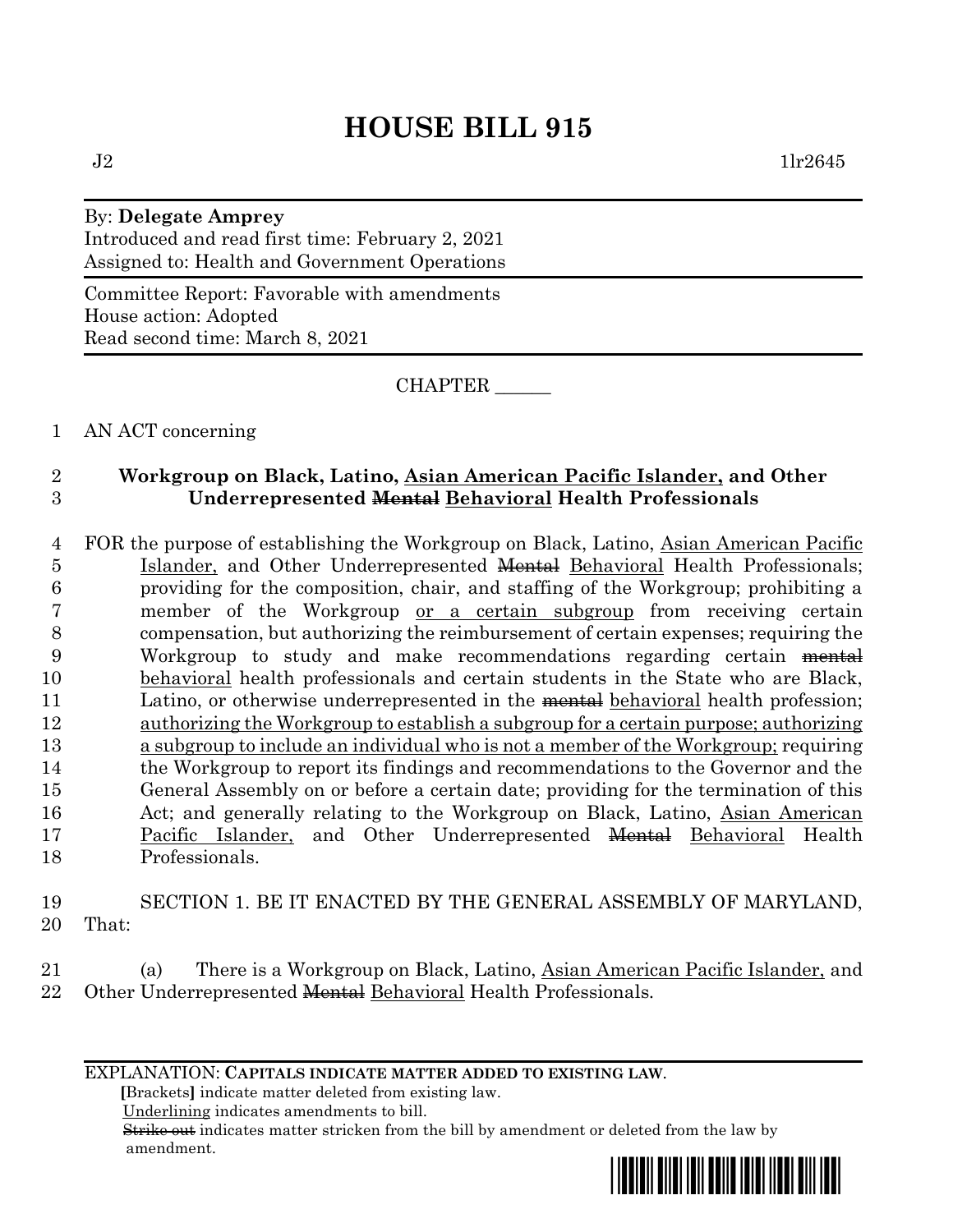| $\sqrt{2}$<br><b>HOUSE BILL 915</b> |                            |                                                                                                                                                                                                        |
|-------------------------------------|----------------------------|--------------------------------------------------------------------------------------------------------------------------------------------------------------------------------------------------------|
| $\mathbf{1}$                        | (b)                        | The Workgroup consists of the following members:                                                                                                                                                       |
| $\overline{2}$                      |                            | (1)<br>the President of Bowie State University, or the President's designee;                                                                                                                           |
| $\boldsymbol{3}$                    |                            | (2)<br>the President of Coppin State University, or the President's designee;                                                                                                                          |
| $\overline{4}$                      |                            | (3)<br>the President of Morgan State University, or the President's designee;                                                                                                                          |
| $\overline{5}$<br>6                 |                            | the President of University of Maryland Eastern Shore, or the<br>(4)<br>President's designee; and                                                                                                      |
| 7                                   |                            | the following members, appointed by the Secretary of Health:<br>(5)                                                                                                                                    |
| $8\,$<br>$\boldsymbol{9}$<br>10     |                            | one representative each from at least three different hospital<br>(i)<br>networks in the State that primarily serve Black or Latino, Latino, or Asian American<br><b>Pacific Islander communities;</b> |
| 11<br>12                            |                            | three representatives from the mental behavioral health<br>(ii)<br>profession in the State; and                                                                                                        |
| 13                                  |                            | three individuals who provide social services in the State; and<br>(iii)                                                                                                                               |
| 14<br>15                            |                            | at least two but no more than four representatives of<br>(iv)<br>organizations, networks, or associations of behavioral health professionals that:                                                     |
| 16<br>17                            |                            | are composed of a majority of Black, Latino, Asian<br>1.<br>American Pacific Islander, or other underrepresented behavioral health professionals; and                                                  |
| 18<br>19<br>20                      | professionals.             | 2.<br>primarily work to represent and support Black, Latino,<br>Asian American Pacific Islander, or other underrepresented behavioral health                                                           |
| 21                                  | $\left( \mathrm{c}\right)$ | The Secretary of Health shall designate the chair of the Workgroup.                                                                                                                                    |
| 22<br>23                            | (d)                        | The University System of Maryland and the Maryland Department of Health<br>jointly shall provide staff for the Workgroup.                                                                              |
| 24<br>25                            | (e)<br>of this section:    | A member of the Workgroup <u>or any subgroup established under subsection</u> (g)                                                                                                                      |
| 26<br>27                            | subgroup; but              | (1)<br>may not receive compensation as a member of the Workgroup or                                                                                                                                    |
| 28<br>29                            |                            | is entitled to reimbursement for expenses under the Standard State<br>(2)<br>Travel Regulations, as provided in the State budget.                                                                      |
| 30                                  | (f)                        | The Workgroup shall:                                                                                                                                                                                   |